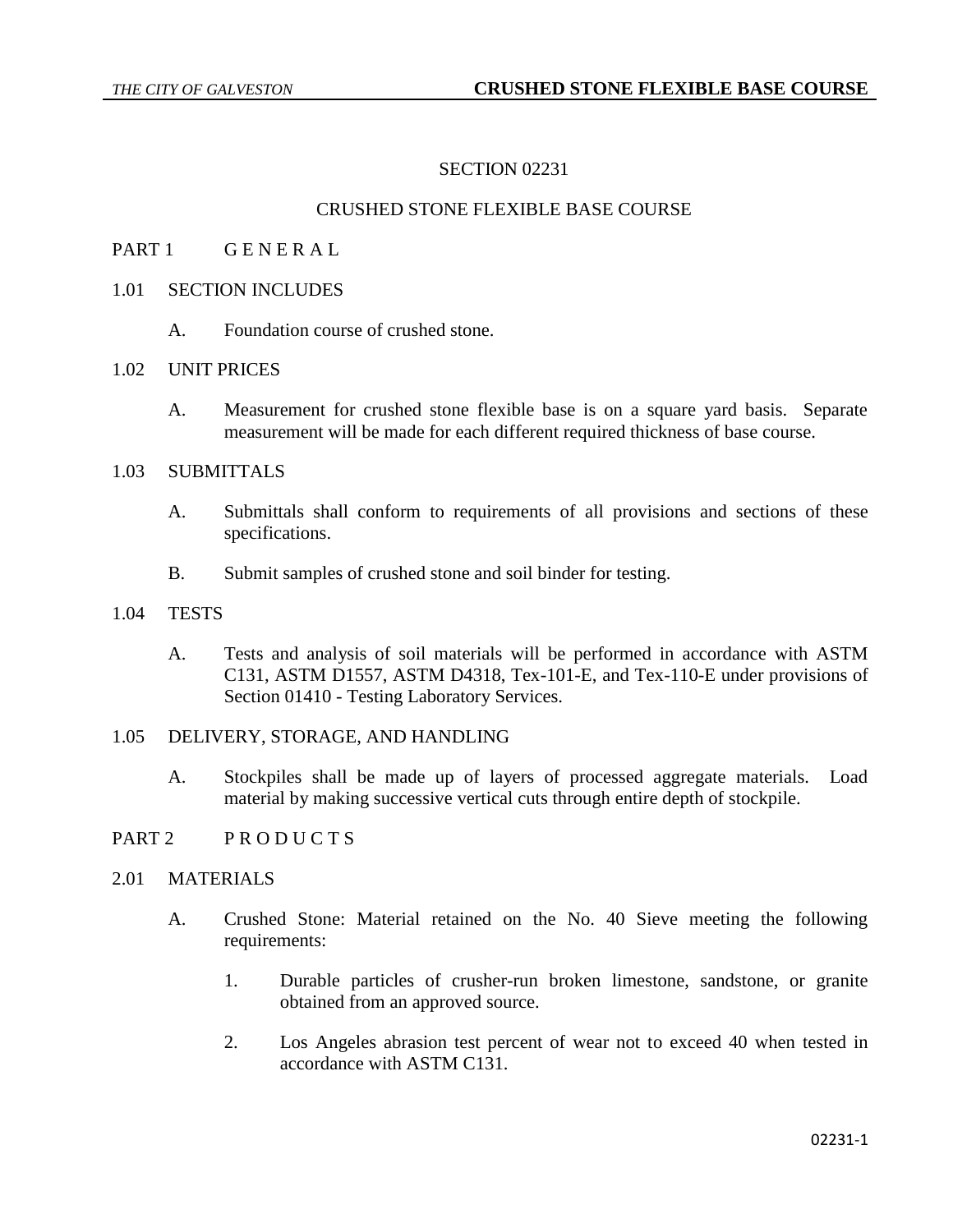- B. Soil Binder: Material passing the No. 40 Sieve meeting the following requirements when tested in accordance with ASTM D4318:
	- 1. Maximum Liquid Limit: 40.
	- 2. Maximum Plasticity Index: 12.
	- 3. Maximum Lineal Shrinkage: 7 (when calculated from volumetric shrinkage at liquid limit).
- C. Mixed Materials shall meet the following requirements:
	- 1. Minimum compressive strength of 35 psi at 0 psi lateral pressure and 175 psi at 15 psi lateral pressure using triaxial testing procedures.
	- 2. Grading in accordance with Tex-101-E and Tex-110-E within the following limits:

| Sieve        | <b>Percent Retained</b> |
|--------------|-------------------------|
| $1-3/4$ inch | 0 to 10                 |
| No. 4        | 45 to 75                |
| No. 40       | 60 to 85                |

# PART 3 EXECUTION

# 3.01 EXAMINATION

- A. Verify compacted subgrade is ready to support imposed loads.
- B. Verify lines and grades are correct.

## 3.02 PREPARATION

- A. Complete backfill of new utilities below future grade.
- B. Prepare subgrade in accordance with requirements of Section 02221 and Section 02225 or Sections 02241.
- C. Correct subgrade deviations in excess of plus or minus 1/2 inch in cross section, or in 16 foot length by loosening, adding or removing material, reshaping and recompacting by sprinkling and rolling.
- D. Prepare sufficient subgrade in advance of base course operations.

### 3.03 PLACEMENT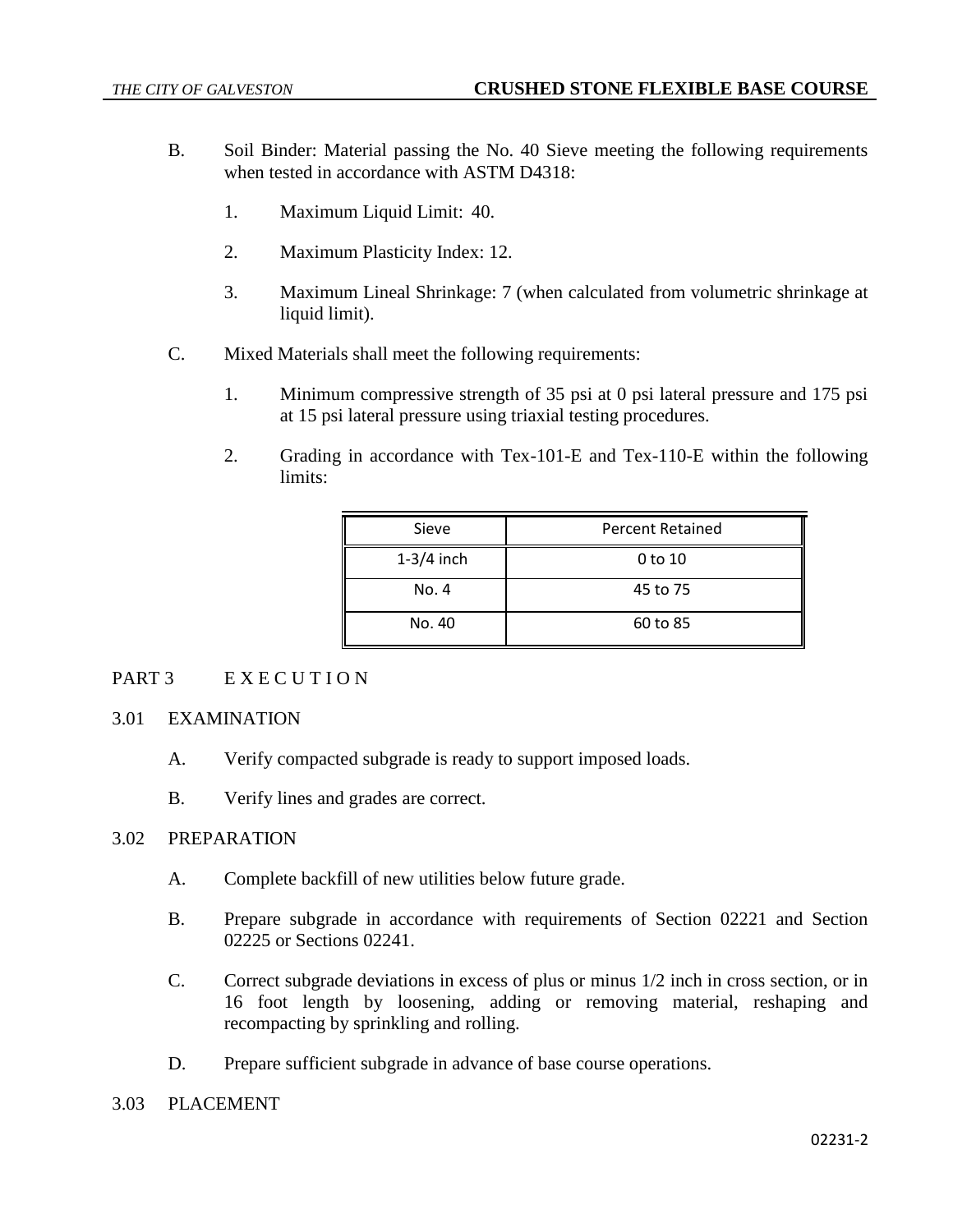- A. Spread and shape in lifts to compacted thickness not to exceed 8 inches. Complete spreading, shaping, and compacting on same day material is deposited.
- B. Place base so that projecting reinforcing steel from curbs remain at approximate center of base. Secure a firm bond between reinforcement and base.
- C. Start rolling operations as soon as possible after placement. Use sheepfoot, steel, or pneumatic rollers as approved. Roll longitudinally with subgrade starting from sides. Overlap successive strips by one-half width of each rear wheel.
- D. Maintain moisture between optimum and 3 percent above optimum moisture.
- E. Compact to 95 percent of Modified Proctor density in accordance with ASTM D1557, unless otherwise indicated on the Drawings.
- F. Finish to grade and compact lift before placing successive lift.
- G. Maintain shape by grading throughout operation.
- H. Provide total thickness indicated on Drawings.

### 3.04 TOLERANCES

- A. Completed surface shall be smooth and conform to typical section and established lines and grades.
- B. Top surface of embankment: Plus or minus 1/4 inch in cross section, or in 16 foot length.

### 3.05 FIELD QUALITY CONTROL

- A. Testing will be performed under provisions of Section 01410 Testing Laboratory Services.
- B. A minimum of one core will be taken at random locations per 1,000 linear feet per lane of roadway or 500 square yards of base to determine in-place depth.
- C. Contractor may, at his own expense, request additional cores in the vicinity of cores indicating nonconforming in-place depths. If the average of the tests falls below the required depth, place and compact additional material at no additional cost to the Owner.
- D. Compaction Testing will be performed in accordance with ASTM D1556 or ASTM D2922 and ASTM 3017 at a random location near each depth determination core. Rework and recompact areas that do not conform to compaction requirements.
- E. Fill cores and density test sections with new compacted crushed stone flexible base.